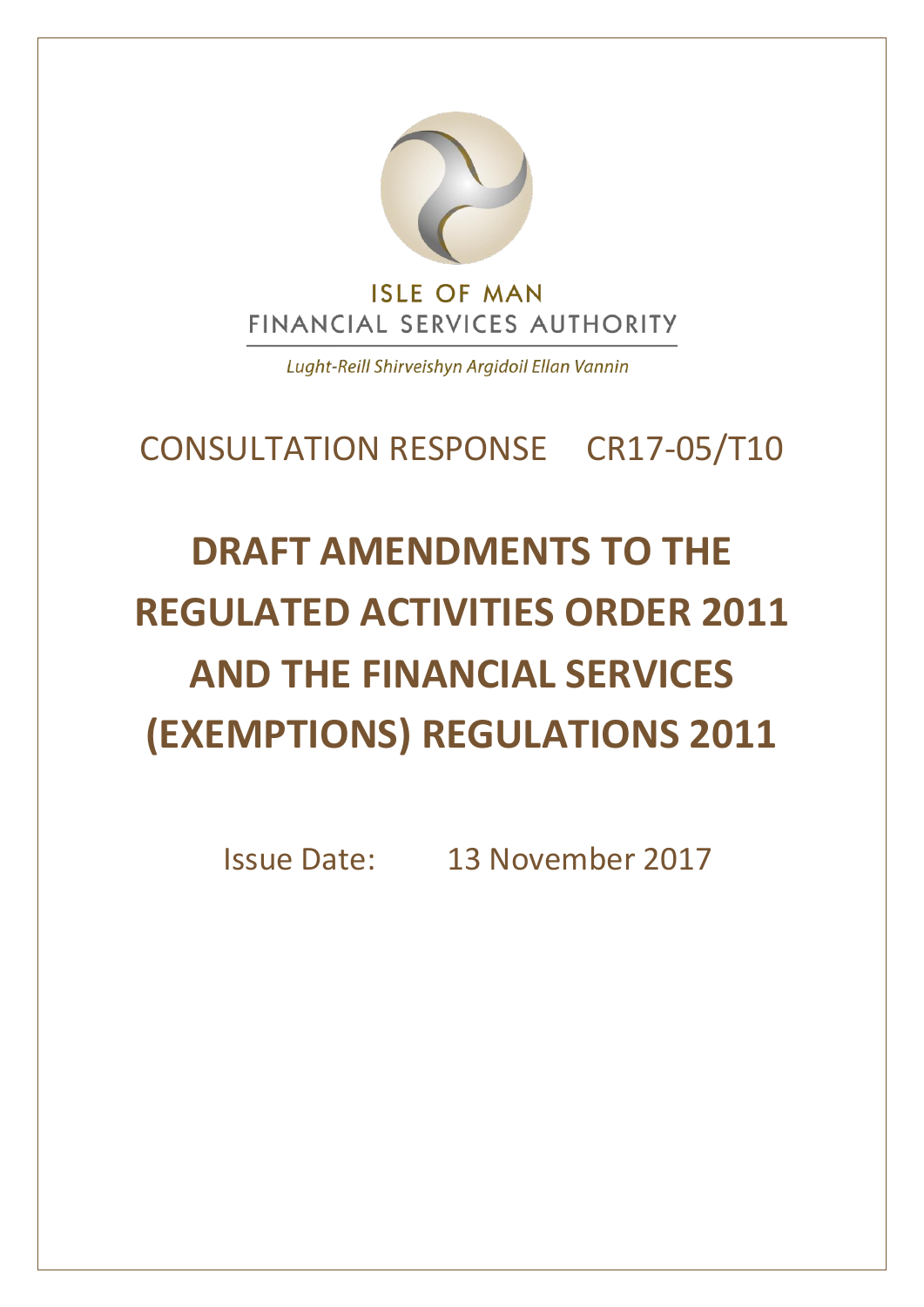#### **TABLE OF CONTENTS**

| <b>Section</b> | <b>Heading</b>                                                                             | Page |
|----------------|--------------------------------------------------------------------------------------------|------|
|                | Glossary                                                                                   | 2    |
| 1              | Background                                                                                 | 3    |
| $\overline{2}$ | Summary of responses                                                                       | 3    |
| 3              | Changes to the proposals                                                                   | 6    |
| $\overline{4}$ | Next steps                                                                                 | 6    |
| Appendix A     | List of representative groups to which this Consultation<br>Response has been sent         |      |
| Appendix B     | Final draft Regulated Activities (Amendment) Order 2017                                    | 9    |
| Appendix C     | Final draft Financial Services (Exemptions) (Miscellaneous<br>Amendments) Regulations 2017 | 15   |

# **GLOSSARY OF TERMS**

| Term             | <b>Meaning in this document</b>                  |
|------------------|--------------------------------------------------|
| <b>Authority</b> | The Isle of Man Financial Services Authority     |
| ERegs11          | Financial Services (Exemptions) Regulations 2011 |
| <b>FSA08</b>     | <b>Financial Services Act 2008</b>               |
| <b>RAO11</b>     | <b>Regulated Activities Order 2011</b>           |
| <b>SEPA</b>      | Single Euro Payments Area                        |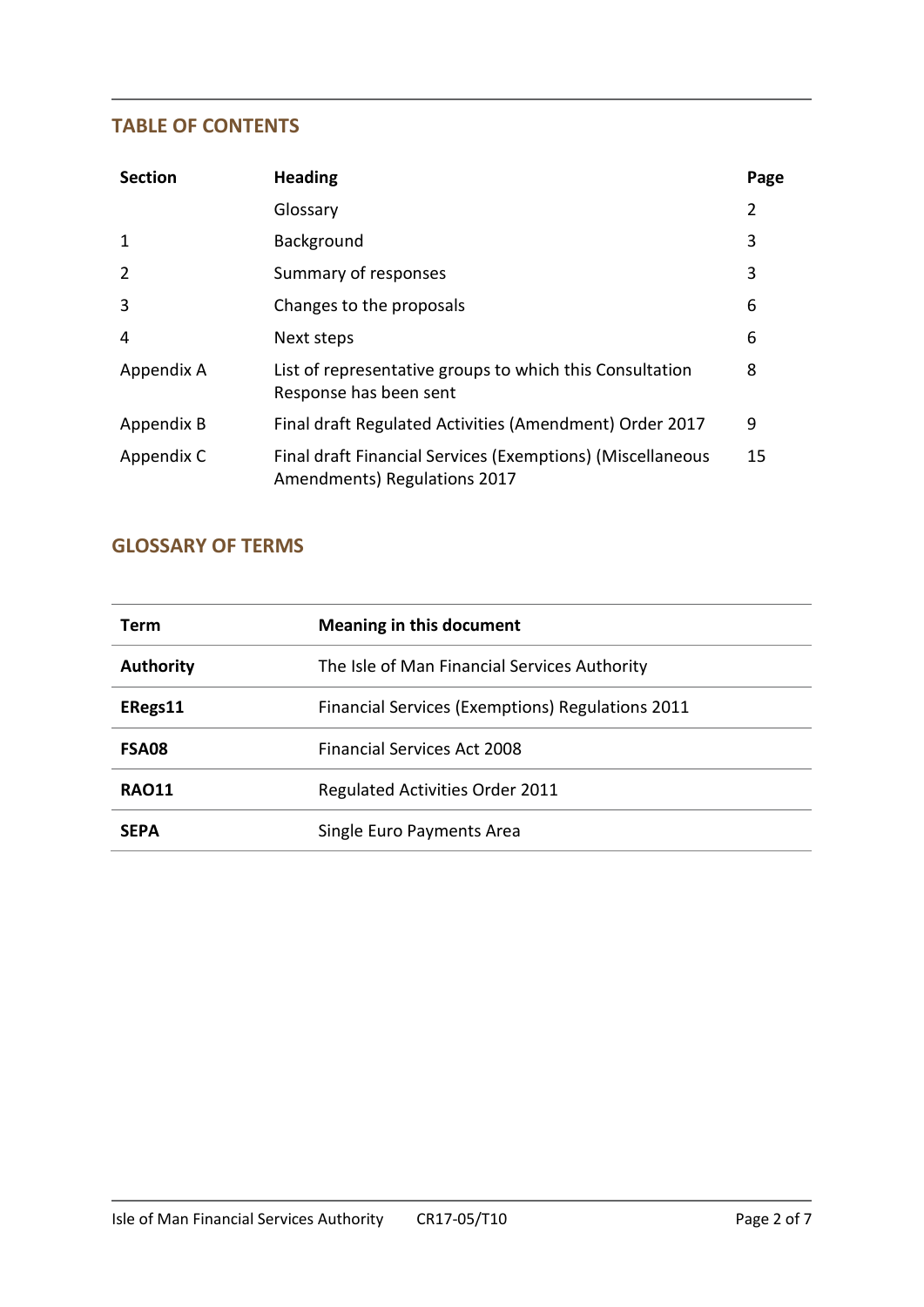#### **1 BACKGROUND**

This Consultation Response is issued by the Isle of Man Financial Services Authority ('the Authority') following Consultation Paper CP17-09/T10<sup>1</sup>.

The purpose of the consultation was to obtain information, views and evidence regarding proposed amendments to the RAO11 and the ERegs11 in relation to —

- (a) advising on pensions;
- (b) acting as manager, administrator, trustee, fiduciary custodian or custodian to an exempt or exempt-type scheme to no more than one exempt or exempt-type scheme;
- (c) payment services exclusions; and
- (d) other miscellaneous amendments relating to the Class 2 nominee exemption and Class 4 domestic services exemption.

#### **2 SUMMARY OF RESPONSES**

The Authority received 5 responses to the consultation from entities licensed under the FSA08. The responses are summarised below in order of the 5 proposals detailed in the Consultation Paper.

#### **A. Amendments regarding advising on pensions**

Of the 5 responses received, 4 commented on the Authority's proposal to amend Part 1 of Schedule 2 to the RAO11 to make rights under a *personal pension scheme* an 'investment' in relation to advice under Class 2(6) and (7) of that Order.

All 4 respondents who commented on the proposal were supportive.

One respondent expressed concern as to any potential delay in amending the definition of 'investment' on the basis that there would likely be a significant increase in the number of consumers seeking advice if any changes are made by the Treasury regarding pension freedoms. The respondent requested that the Authority considers bringing the changes into effect at an early stage so as to reduce the likelihood of any consumer detriment through unregulated financial advice. The Authority agrees with the respondent and confirms that it intends to implement the proposed changes as soon as possible. Subject to approval by the Treasury, it is expected that the Regulated Activities (Amendment) Order 2017 will be made and laid before Tynwald for approval at the December 2017 sitting with a view to the changes being brought into effect on 1 January 2018.

<sup>-</sup><sup>1</sup> <https://consult.gov.im/financial-services-authority/draft-amendments-regulated-activities-order-2011/>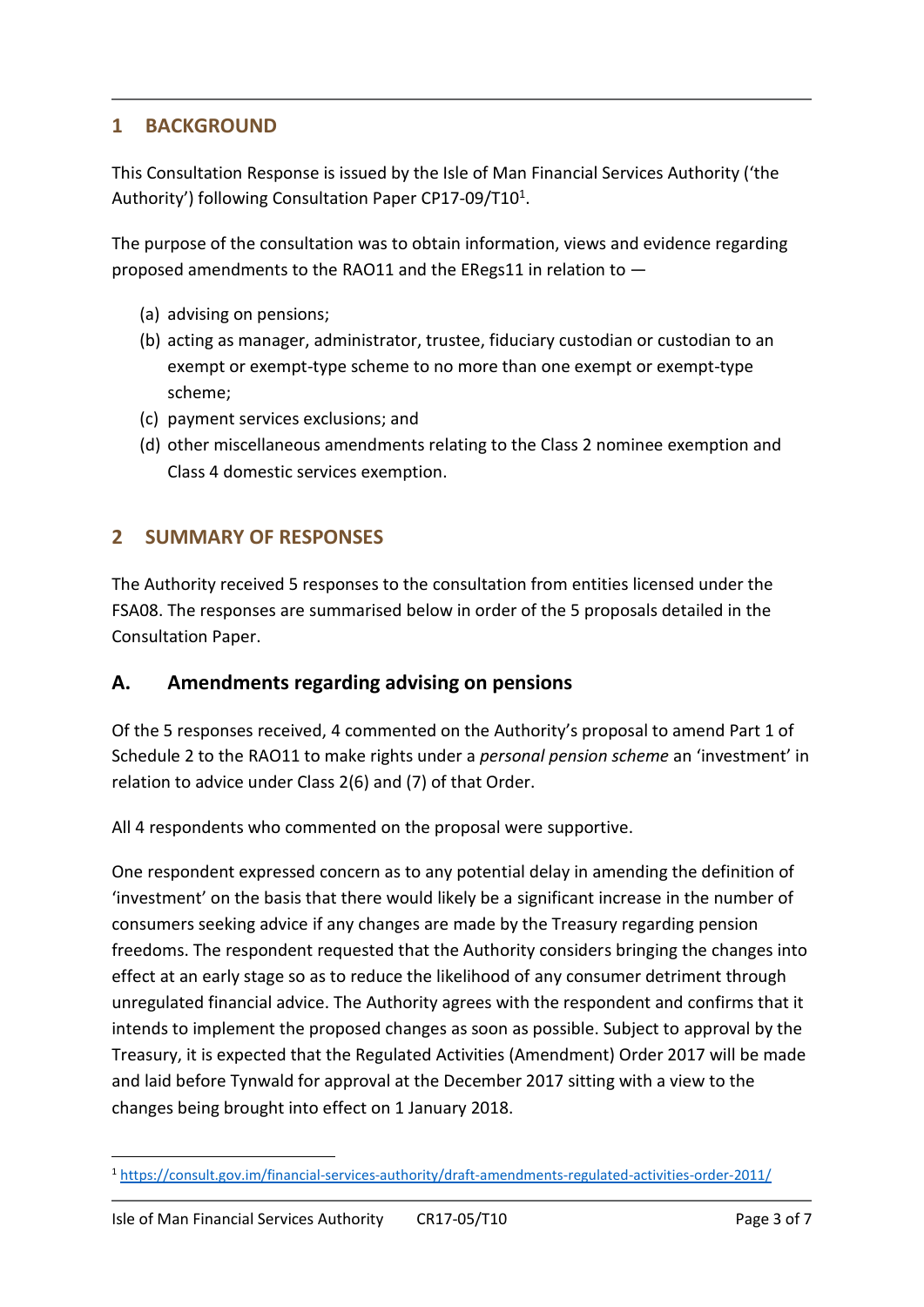Question A5 of the Consultation Paper asked respondents whether they believed advice in relation to interests under *occupational pension schemes* should also be regulated under Class 2 (Investment Business) of the FSA08. Two respondents expressed support for such an initiative. The main reasons cited for this were to help ensure a good standard of advice for consumers through the regulatory framework and to allow regulatory action to be taken against persons providing such advice. The Authority notes these responses and, whilst it does not propose to extend the definition of 'investment' at the current time to include interests under *occupational pension schemes*, it will consider the issue as part of any future review of the RAO11.

# **B. Amendments required due to the Payment Services Directive 2**

Of the 5 responses received, 2 commented on the Authority's proposal to change the wording of some of the Class 8 (Money Transmission Services) exclusions and definitions in the RAO11. These changes were sought to help ensure that this aspect of the Isle of Man's regulatory framework continues to replicate PSD2, which in part also helps to maintain the original requirements in relation to SEPA membership.

Both respondents who commented on this proposal were supportive. One respondent sought, and was provided with, additional comfort that the Isle of Man's framework for SEPA purposes would maintain parity with other jurisdictions, such as Jersey and Guernsey, in order to avoid creating implementation of adherence issues for firms within SEPA that operate across those jurisdictions.

The Authority, therefore, will progress with its plans to amend the relevant aspects of Class 8 regulated activity so that they continue to mirror those of the latest version of the Directive on which they were originally based.

# **C. Amendments required due to changes in the Rule Book**

Of the 5 responses received, 2 commented on the proposal to amend exemption 2.7 in the ERegs11 to refer to 'nominee bank accounts' rather than 'clients' money' and to the 'Clients' Asset Report' rather than an 'audit report' in order to reflect the current requirements of the Financial Services Rule Book 2016.

Both respondents who commented on this proposal were supportive and were not aware of any unintended consequences.

# **D. Amendment to convert a Class 3 exclusion to an exemption**

Of the 5 responses received, 2 commented on the proposal to convert the relevant exclusion in the RAO into an exemption under the ERegs11 so that the Authority's powers under the FSA08 may be applied in respect of such activity. The current exclusion relates to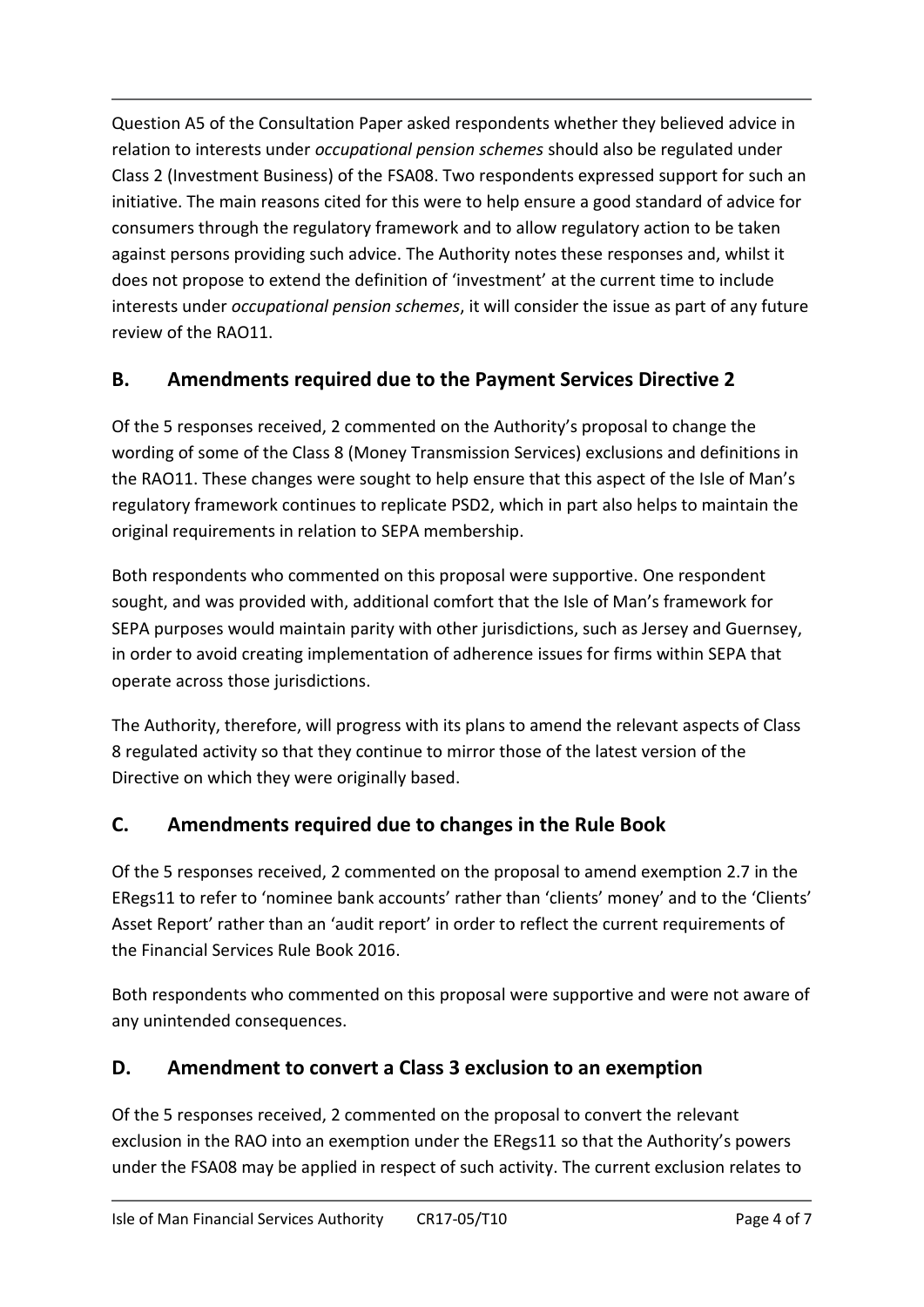paragraph 11 of Class 3 (acting as a manager, administrator, trustee, fiduciary custodian or custodian to exempt or exempt-type schemes) where the person carrying on the activity acts for no more than one exempt or exempt-type scheme, taking into account that no person in the same economic group may act in the same capacity for an exempt or exempttype scheme.

Both respondents who commented on this proposal were supportive and were not aware of any unintended consequences.

# **E. Amendments to update definitions in the RAO11 and ERegs11**

Of the 5 responses received, 2 commented on the proposals to make the following updates to definitions in the RAO11 and ERegs11 —

- (a) in Schedule 2 (Interpretation) to the RAO11
	- (i) update the definition of 'close relative' and bring It into line with a similar definition in other Isle of Man regulatory legislation;
	- (ii) remove the surplus definition of 'open-ended investment company'; and
	- (iii) make amendments to simplify the wording of collective investment scheme in the definition of 'investment' (sub-paragraph (f));
- (b) amend paragraph  $4.7(1)(c)(iv)$  of the ERegs 11, to refer to 'real property' and define such as including shared areas such as car parks, gardens and access areas.

Both respondents who commented on this proposal were supportive and were not aware of any unintended consequences. Following a review of the proposed 'real property' definition, the Authority has decided to amend the wording of paragraph  $4.7(1)(c)(iv)$  of the ERegs11 as follows in order to clarify that the exemption relates to the holding of real property in the Isle of Man —

...the holding of the freehold of real property in the Isle of Man, where the majority of whichthat property isare owned by persons who are resident in the IslandIsle of Man.'

# **3 CHANGES TO THE PROPOSALS**

In view of the positive consultation responses received, the Authority has not made any changes to the proposals as outlined in the consultation paper apart from the wording of paragraph 4.7(1)(c)(iv) of the ERegs11 as explained in the paragraph above.

Copies of the following amending legislation are attached to this Consultation Response —

**Appendix B** – Regulated Activities (Amendment) Order 2017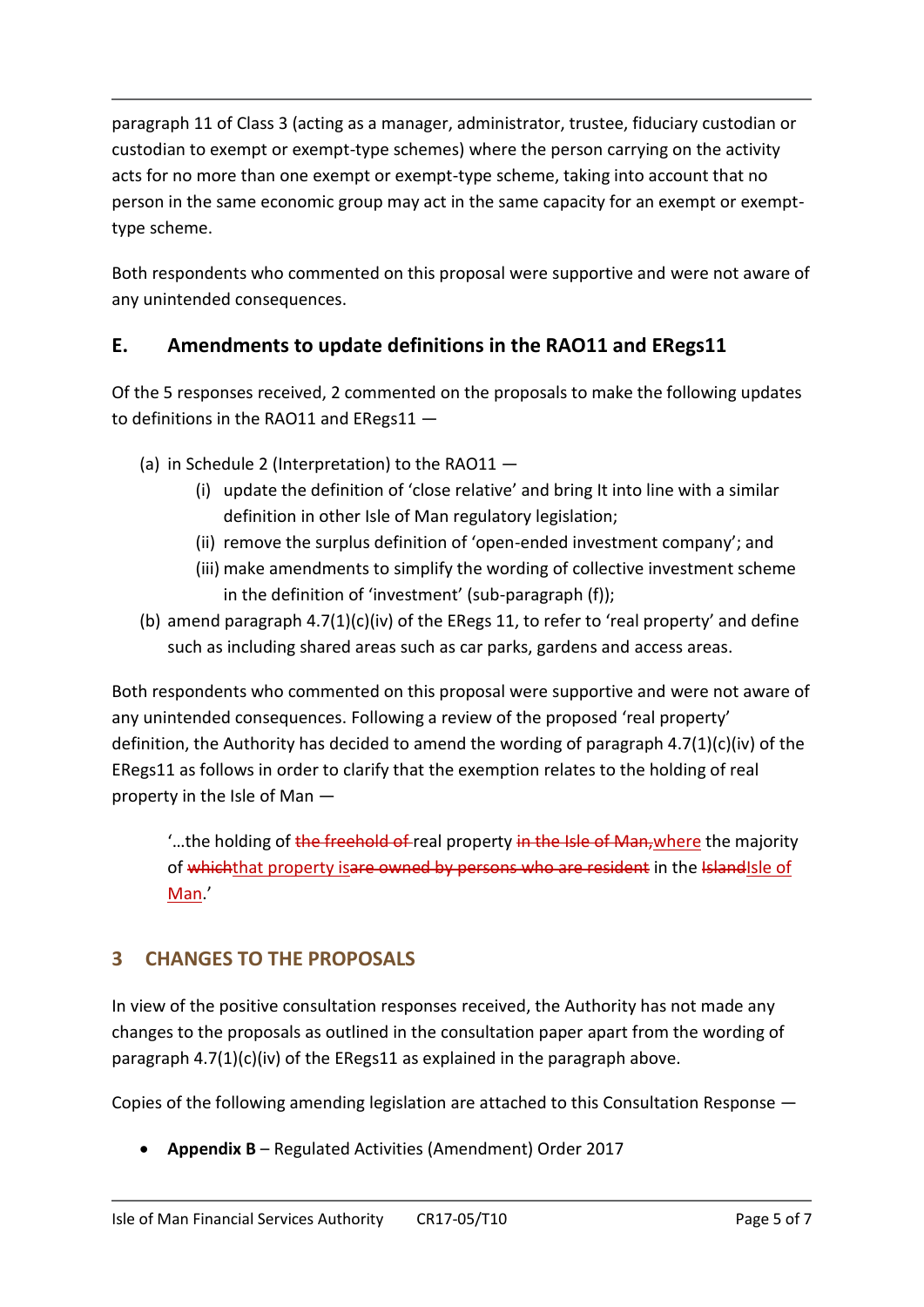**•** Appendix C – Financial Services (Exemptions) (Miscellaneous Amendments) Regulations 2017.

Subject to approval of the legislation by both the Treasury and Tynwald, amended versions of the RAO11 and ERegs11 will be made available on the Authority's website in due course.

#### **4 NEXT STEPS**

The Authority plans to submit a recommendation to the Treasury for the making of the Regulated Activities (Amendment) Order 2017 shortly. Subject to that Treasury approval and its making the Regulated Activities (Amendment) Order 2017, the Authority will then make the Financial Services (Exemptions) (Miscellaneous Amendments) Regulations 2017 with a view to both pieces of legislation being laid before Tynwald for approval as soon as possible. It is anticipated that the legislation will be laid before the December 2017 sitting of Tynwald in order to commence on 1 January 2018.

In case of any query, please contact the undersigned —

**Mr Andrew Kniveton Isle of Man Financial Services Authority** PO Box 58, Finch Hill House Bucks Road, Douglas Isle of Man, IM99 1DT **Email:** [andrew.kniveton@iomfsa.im](mailto:andrew.kniveton@iomfsa.im) **Telephone:** +44 (0) 1624 689304